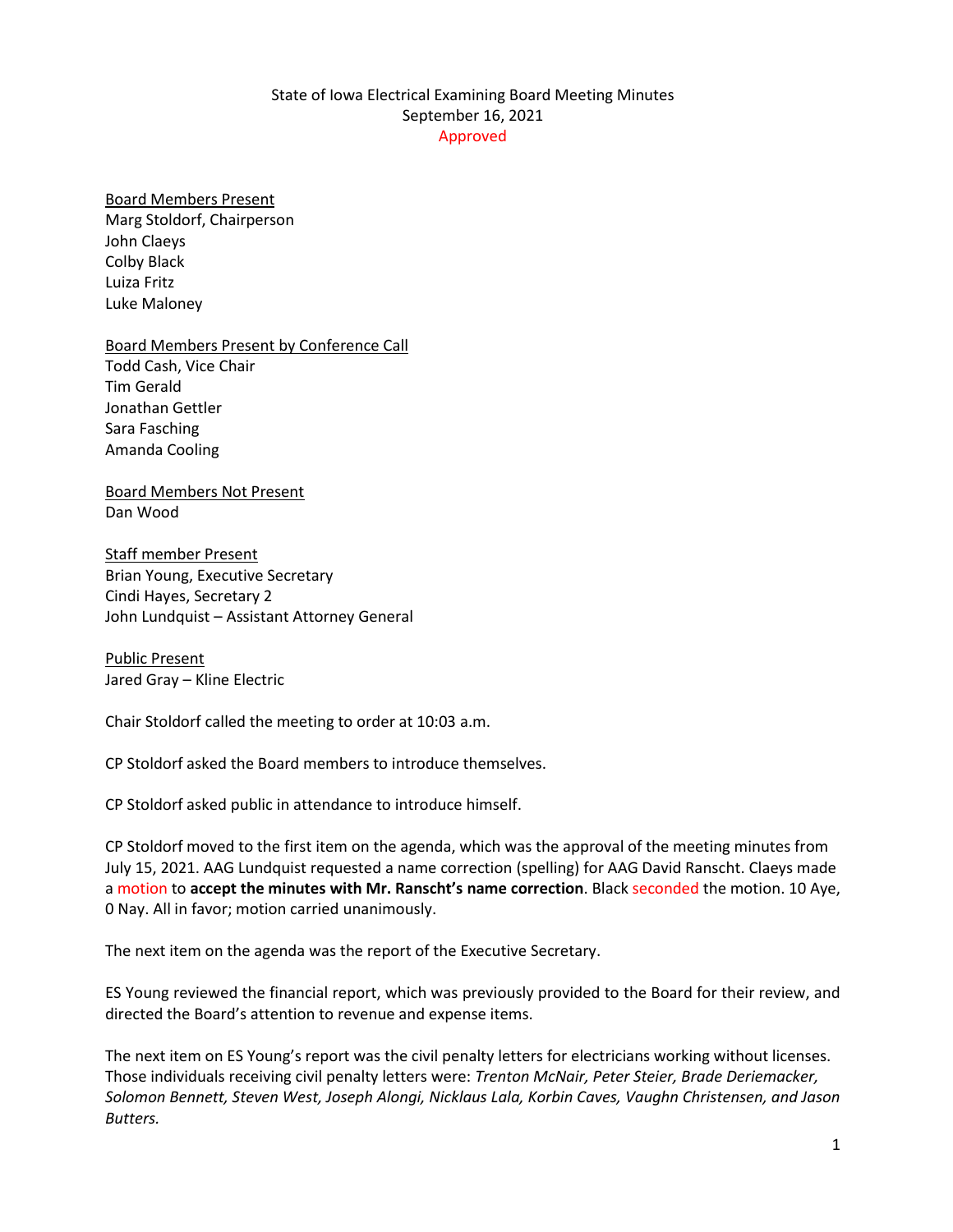Maloney made a motion to **approve the letters**, and Fritz seconded the motion. 10 Aye, 0 Nay. All in favor; motion carried unanimously.

ES Young moved to the next agenda item which was an update on City of Bettendorf electrical inspections. ES Young had reached out to the City of Bettendorf on May 14, 2019, after he had received a complaint that the city was not inspecting to the state adopted electrical code. On that same date, ES Young was assured by the city that they would discuss the matter at their Board meeting on June 3, 2019. Later in 2019, ES Young received a phone call from a city council member stating that the state could not make them inspect to the state adopted electrical code. On April 4, 2021 our area inspector was notified that the city was still not inspecting to the state adopted electrical code. Also on April 4, 2021, ES Young again contacted the city and after trading emails and not making progress, ES Young then reached out to AAG Lundquist, who, in turn, has spoken with the city attorney. ES Young reviewed the city's agendas and minutes and did not see any action on the city's part. On September 1, 2021, ES Young requested guidance from AAG Lundquist regarding what steps should be taken for resolution.

AAG Lundquist stated that Iowa Code 103.29, with regard to Political Subdivisions, can adopt amendments to the standard of the NEC that the Electrical Examining Board (EEB) has adopted, but they cannot be less stringent. The city must inform the EEB as to the amendments they would like to adopt, prior to enforcing them. AAG Lundquist went on to explain that if there is an impasse with the city, the EEB can invoke 103.29(1), which would allow the state to take over the city's electrical inspection program by unanimous vote. ES Young stated this is not his intent; just that the city needs to submit their standards to adopt the NEC and inspect to the 2020 NEC. CP Stoldorf requested a motion. Fritz made a motion to **construct a letter to the City of Bettendorf, stating the Board's wishes and concerns**. Black seconded the motion. 10 Aye, 0 Nay. All in favor; motion carried unanimously.

The next item on the agenda was a waiver request from Nick Carman. Mr. Carman requested the Board grant two additional test attempts for the journeyman exam. Mr. Carman has completed his 12 hours of continuing education and has waited six months from his last test date. After discussion, VC Cash made a motion to **grant the waiver to Mr. Carman to sit for two more exam attempts**. Claeys seconded the motion. 10 Aye, 0 Nay. All in favor; motion carried unanimously.

The next item on the agenda was Temporary Service and Articles 230.62 and 230.71B. ES Young turned over the meeting to the Code Adoption Subcommittee. Claeys stated that temporary services already installed, would require a retrofit to be compliant to the 2020 NEC, which requires a main breaker be separated from the breakers. AAG Lundquist stated the EEB has adopted a policy, due to the unavailability of equipment, which allows a transition until 12/31/2021 for the non-compliant temporary poles. The options would be for the Board to extend that policy to sometime in the future or to accept a work-around or both. Or leave it as is and on 1/1/2022, installations would have to comply with the 2020 NEC. CP Stoldorf allowed public member, Jared Gray, to explain his company's stance on this subject. Mr. Gray stated he would prefer to buy compliant equipment and not use a retrofit kit or work-around. Maloney would like to see the policy extended per Article 90.4 of the 2020 NEC. AAG Lundquist asked if it was the Board's prerogative to extend the policy or to accept a retrofit or work-around until parts are available. ES Stoldorf asked for a motion. Gerald made a motion to **allow the non-compliant policy to expire on 12/31/2021 and beginning on 1/1/2022, the non-compliant poles would have to be retrofitted to be compliant.** Black seconded the motion. 9 Aye, 1 Nay (Maloney). All in favor; motion carried.

CP Stoldorf called for public comment. Jared Gray stated that availability of materials is his biggest concern regarding temporary poles.